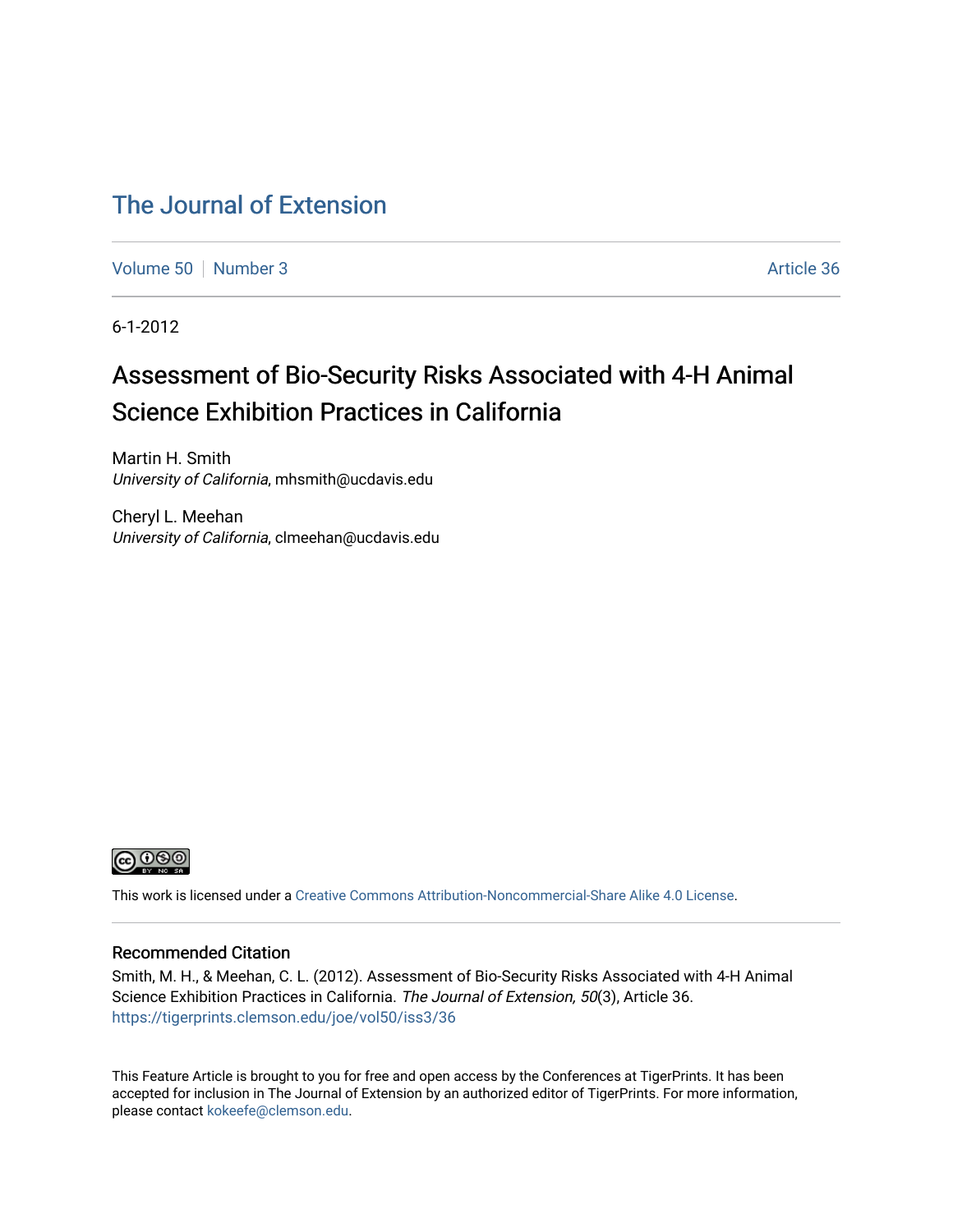

**June 2012 Volume 50 Number 3 Article Number 3FEA10**

[Return to Current Issue](http://www.joe.org/joe/2012june/)

### **Assessment of Bio-Security Risks Associated with 4-H Animal Science Exhibition Practices in California**

**Martin H. Smith** Associate Specialist in Cooperative Extension [mhsmith@ucdavis.edu](mailto:mhsmith@ucdavis.edu)

> **Cheryl L. Meehan** Staff Research Associate [clmeehan@ucdavis.edu](mailto:clmeehan@ucdavis.edu)

University of California Davis, California

*Abstract: Bio-security related to animal agriculture is a high priority issue, and recent incidents demonstrate the potential for disease transmission and proliferation involving animals exhibited at public venues. Data collected at the California State Fair and eight county fairs in the north central region of California were used to assess existing bio-security risks associated with 4-H project animals. Outcomes revealed disease transmission risks associated with exhibition practices including housing and visitor contact and highlight the need to develop and provide relevant education resources to 4-H youth, volunteers, and staff.*

#### **Introduction**

National and state agencies and institutions have identified bio-security related to animal agriculture as a matter of high priority. The United States Department of Agriculture has a longterm goal of safeguarding the animal production industry from intentional or accidental outbreaks of animal disease (Animal and Plant Health Inspection Service, 1998, 2010); disease control and surveillance and food systems security are high priority issues of the University of California (UC), School of Veterinary Medicine's Center for Food Animal Health (Center for Food Animal Health, 2008); and the UC Division of Agriculture and Natural Resources (ANR) has identified food safety and security as a key component of the Division's Strategic Vision 2025 (Regents of the University of California, 2009).

Analysis of past events, as well as hypothetical research modeling provide compelling evidence of the large-scale economic impacts a widespread disease outbreak would have on the U.S. animal agricultural industry (Paarlberg, Seitzinger, Lee, & Mathews, 2008; Pedersen et al., 2004). Most commercial farms practice strict bio-security measures intended to mitigate the risk of on-farm animal diseases. However, commercial agriculture does not operate in isolation from other animal enterprises such as hobbyists and small farmers, as evidenced by the 2002-2003 Exotic New Castle disease outbreak that originated in backyard poultry flocks and spread to commercial farms housing approximately 1.2 million birds (Nolen, 2003). Because backyard farms can serve as sources and vectors of pathogens (Food and Agriculture Organization of the United Nations, 1999; World Health Organization, 2006), it is critical that efforts to prevent or control the introduction or reintroduction of economically important animal diseases address individuals who raise animals in these settings.

Many 4-H Animal Science project animals are kept as part of backyard farms. Data collected during a survey study of California 4-H youth participants revealed that 66% of project animals are housed in "backyard herds" with an average group size of 8.6 animals of same or mixed species (Smith, 2009). These same respondents indicated that they traveled with their project animal to an average of two project meetings where mixing with other animals occurred (Smith,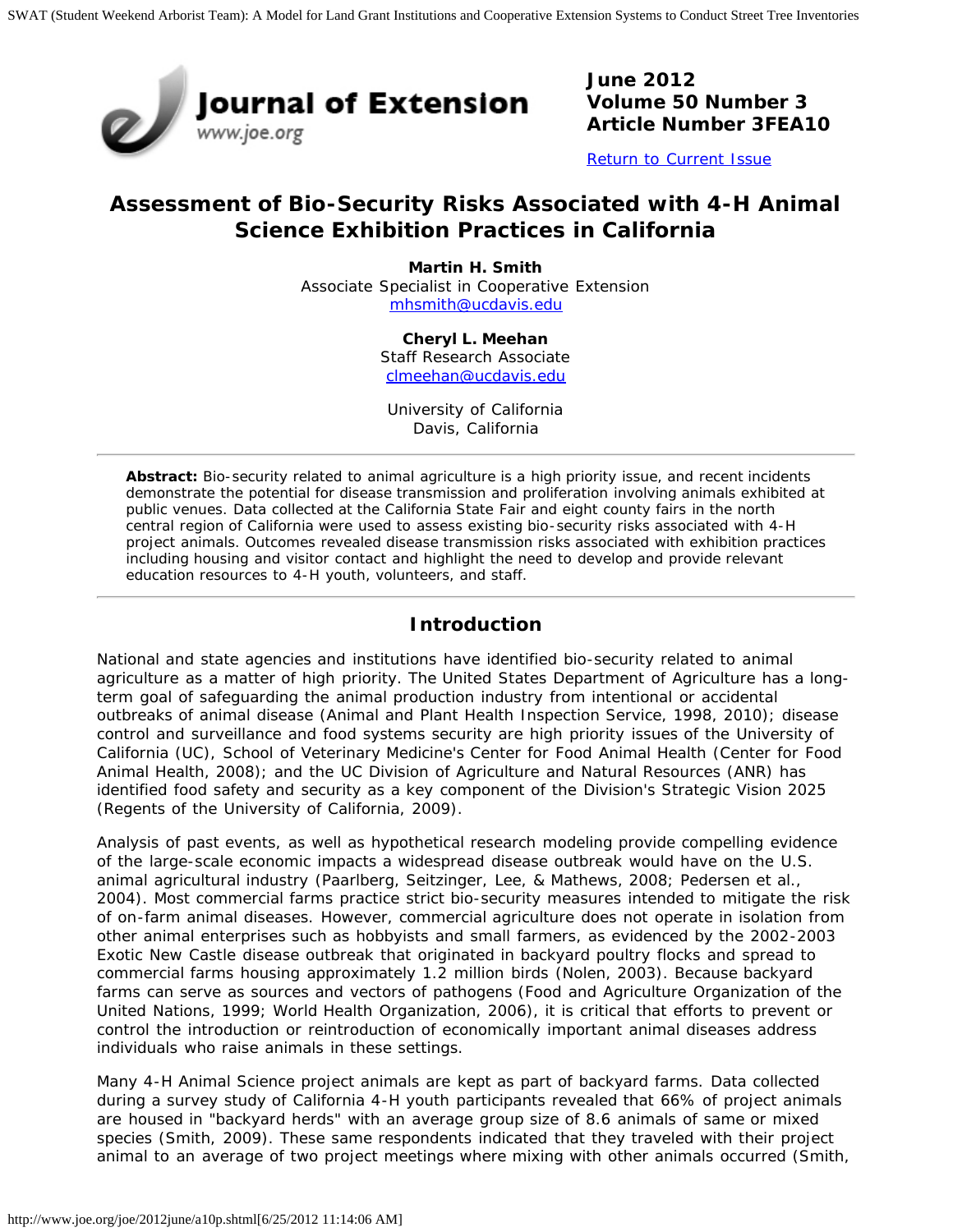2009). In addition, youth reported travelling to an average of 2.5 fairs, shows and exhibitions within and beyond their home counties (Smith, 2009).

Disease outbreaks involving animals exhibited at public venues illustrate some of the practices and concerns associated with the risk of disease incursion. In one recent incident, dairy and beef cattle were housed in direct contact with lambs at the Puyallup Fair in Washington State. Of the 133 cattle housed in one barn, 24 contracted malignant catarrhal fever and died. The source of the virus was infected lambs owned by youth exhibitors, and the affected cattle were owned by youth, small producers, and a commercial dairyman (Moore et al., *in press*). Additionally, occurrences of enteric disease outbreaks caused by pathogens such as *E. coli* and *Campylobacter* among visitors to public venues where contact with animals is permitted (e.g., fairs, exhibitions, petting zoos) have been on the rise over the last 10 years, accounting for 55 outbreaks and 1,175 cases from 1996-2005 (Steinmuller, Demma, Bender, Eidson, & Angulo, 2006). Investigators have also determined that poultry handling practices at county exhibitions may be a risk factor for animal-to-human transmission of Avian Influenza (Olson & Gray, 2006).

A disruption in production of animal agriculture and its associated products could have a profound negative impact on the California economy and the health of its population (Regents of the University of California, 2005), and it is imperative that issues relative to bio-security in 4-H Animal Science projects be addressed. Thus, researchers from the UC School of Veterinary Medicine, Veterinary Medicine Extension assessed existing disease transmission risks associated with 4-H project animals at the California State Fair and eight county fairs in the north central region of California. The overarching goal of the research was to gain an understanding of these risks for the purpose of developing and providing relevant education resources and programming for 4-H youth, volunteers, and staff.

#### **Methods**

Observational data of animal barns, wash racks, judging arenas, and visitor interactions were collected by three research staff at nine fairs in the north central region of California.

#### **Data Collection Procedures**

#### *Animal Barns*

General observations were conducted in all animal barns that were visited. Observers noted and recorded the number and location of hand- and foot-washing stations, the presence or absence of hand-washing instructions, general physical attributes of the location, and the animal population of the barn (number of pens, number of animals per pen, and organization/individuals represented by the animals present).

Visitors were also observed as they entered, moved through, and exited the animal barns. Observers randomly selected 10 visitors per animal barn. The observers recorded whether or not the visitors washed or sanitized their hands upon entering the barn, the number of contacts with animals the visitor made while in the barn, and whether or not the visitor washed or sanitized their hands before exiting the barn.

#### *Animal Pens*

Observers selected 12 pens from each barn for detailed observations. Each pen observation included the recording of the number and species of animals present in the pen and an assessment of several specific risk factors related to bio-security. Scoring of risk factors was completed using a numerical system of 1-3 (lowest risk to highest risk) (Table 1).

|                     | Bedding   Tools   Food |            |                                      | Water                          | Vectors/Vermin                                 |
|---------------------|------------------------|------------|--------------------------------------|--------------------------------|------------------------------------------------|
| l Low<br>$ $ Risk 1 | l Clean &<br>Drv       | and<br>not | I Clean I Clean & I Clean<br>l fresh | water/contained<br>(ex. Lixit) | No visible signs<br>of insects or<br>l rodents |

**Table 1.** Risk Assessment Guidelines for Pen Observations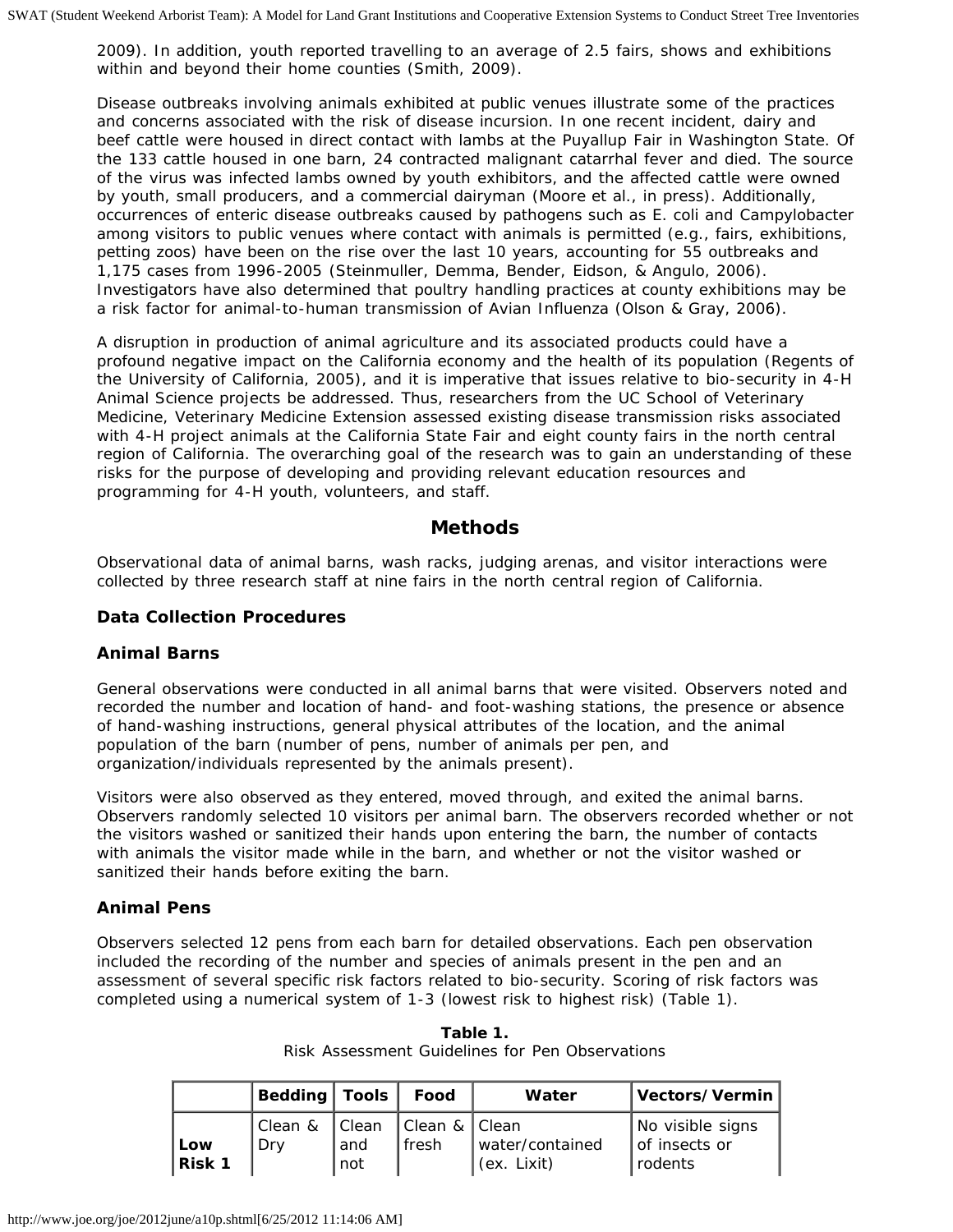SWAT (Student Weekend Arborist Team): A Model for Land Grant Institutions and Cooperative Extension Systems to Conduct Street Tree Inventories

|                           |                  | shared                                                        |                                                                              |                                                               |                                                 |
|---------------------------|------------------|---------------------------------------------------------------|------------------------------------------------------------------------------|---------------------------------------------------------------|-------------------------------------------------|
| <b>Medium</b><br>Risk 2   | Soiled /<br>Damp | Clean<br>and<br>shared<br>or<br>dirty<br>and<br>not<br>shared | Food is<br>in.<br>contact<br>with<br>bedding<br>or<br>ground                 | Clean<br>water/standing/not<br>contained (ex.<br>open trough) | Some visible<br>signs of insects<br>or rodents  |
| High<br>Risk <sub>3</sub> | Foul /<br>Wet    | Dirty<br>and<br>shared                                        | Food is<br>moldy,<br>soiled<br>or in<br>contact<br>with<br>fecal<br>material | Contaminated with<br>bedding, dirt, fecal<br>material etc.    | Many visible<br>signs of insects<br>or rodents. |

#### *Wash Racks*

Observers visited wash racks and recorded the number of youth and animals present over the course of a 10-minute period. In addition, they made an assessment of bio-security risks associated with standing water and animal waste using a numerical system of 1-3 (lowest risk to highest risk) (Table 2).

#### **Table 2.** Risk Assessment Guidelines for Wash Rack Observations

|                    | Standing Water/Animal Waste (scored separately)                   |  |  |
|--------------------|-------------------------------------------------------------------|--|--|
| Low Risk 1         | None present or no contact observed                               |  |  |
| <b>Medium Risk</b> | Some present and/or minimal contact observed                      |  |  |
| High Risk 3        | Significant amount present and/or significant contact<br>observed |  |  |

#### *Judging Arena*

Observers visited judging arenas during shows and recorded information on human-animal contacts, sanitization practices, and bio-security risks associated with standing water and animal waste using the tool in Table 2.

All data collection tools were pilot-tested, and inter-rater reliability was calculated at 85%.

#### **Data Analysis**

Data from all nine fairs were combined for analyses. All-occurrence data were recorded as counts and reported either as counts, means, or as percentages. Risk assessment data were reported as means.

#### **Results**

#### **Animal Barns**

Observations were made in a total of 19 animal barns among the nine fairs visited. Each barn held an average of 62 pens. Animals from an average of 10 different organizations (e.g., 4-H,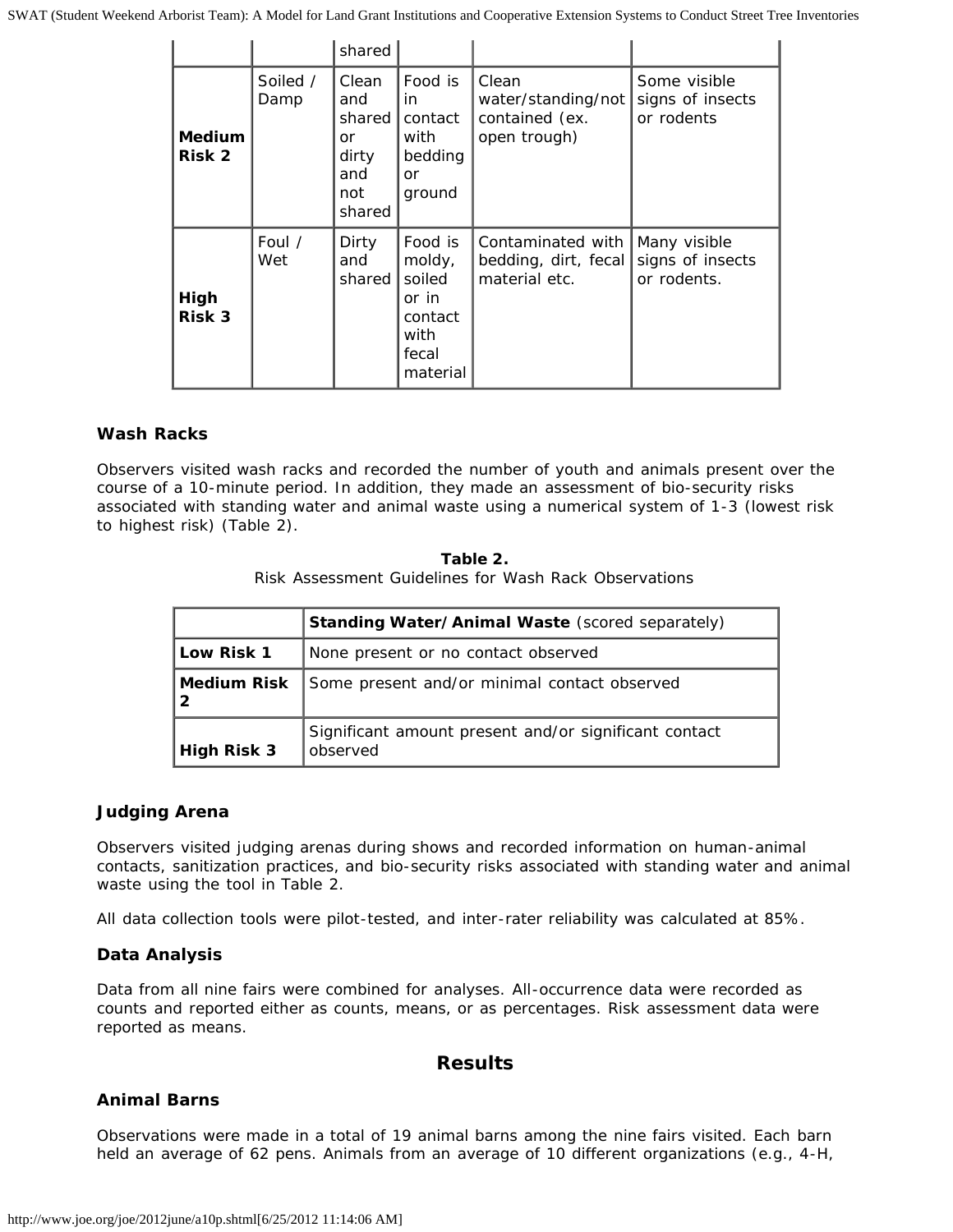FFA, Grange, commercial producers) and four counties were represented in each barn. Animal species in the barns observed included beef and dairy cattle, meat and dairy goats, sheep, and swine.

Of the 19 barns observed, 18 were equipped with hand-washing stations. Fifty percent of these stations were classified as easy to locate by observers, and 50% were classified as somewhat difficult to locate. Instructions for proper hand-washing technique were posted in 53% of the barns. No disinfecting foot mats were provided in any of the barns observed.

#### **Visitor Interactions**

Visitor interactions with animals were observed in all 19 animal barns. Of the 190 visitors observed entering the barns, only seven (4%) used a hand-washing station before proceeding to the animal area. Fifty-four percent of visitors made direct contact with at least one animal during their visit. Of the visitors who made direct contact with animals, 70% made consecutive direct contacts with different animals without intervening hand sanitizing. Additionally, only 5.6% of the visitors observed sanitized their hands before leaving the barn area.

#### **Animal Pens**

Observations were made at 228 pens. Twenty-five percent of the pens held a single animal. Of the pens that held multiple animals, the range in group size was from two to nine, with an average of three animals per group. Ninety-four percent of these groups were single-species, and 6% were mixed-species.

Bio-Security risks in each pen were scored on a scale of 1-3 (lowest risk to highest risk). Results are presented in Table 3.

| <b>Bio-Security Risk Category</b> | <b>Mean Score</b> |
|-----------------------------------|-------------------|
| Water                             | 1.96              |
| Vectors or Vermin                 | 1.54              |
| Tools                             | 1.93              |
| Bedding                           | 1.47              |
| Food                              | 1.33              |

**Table 3.** Risk Assessment Results for Pen Observations

#### **Wash Racks**

One hundred and thirty-eight 10-minute observations were made at wash racks. The number of animals present at the wash racks during the observations ranged from zero to four, and during 65% of the observations only one animal was present. Bio-Security risks associated with standing water and animal waste were scored on a scale of 1-3 (lowest risk to highest risk). Results are presented in Table 4.

**Table 4.** Risk Assessment Results for Wash Rack Observations

| <b>Bio-Security Risk Category</b> | <b>Mean Score</b> |
|-----------------------------------|-------------------|
| Standing Water                    | 247               |
| l Animal Waste                    | 2.25              |

**Judging Arenas**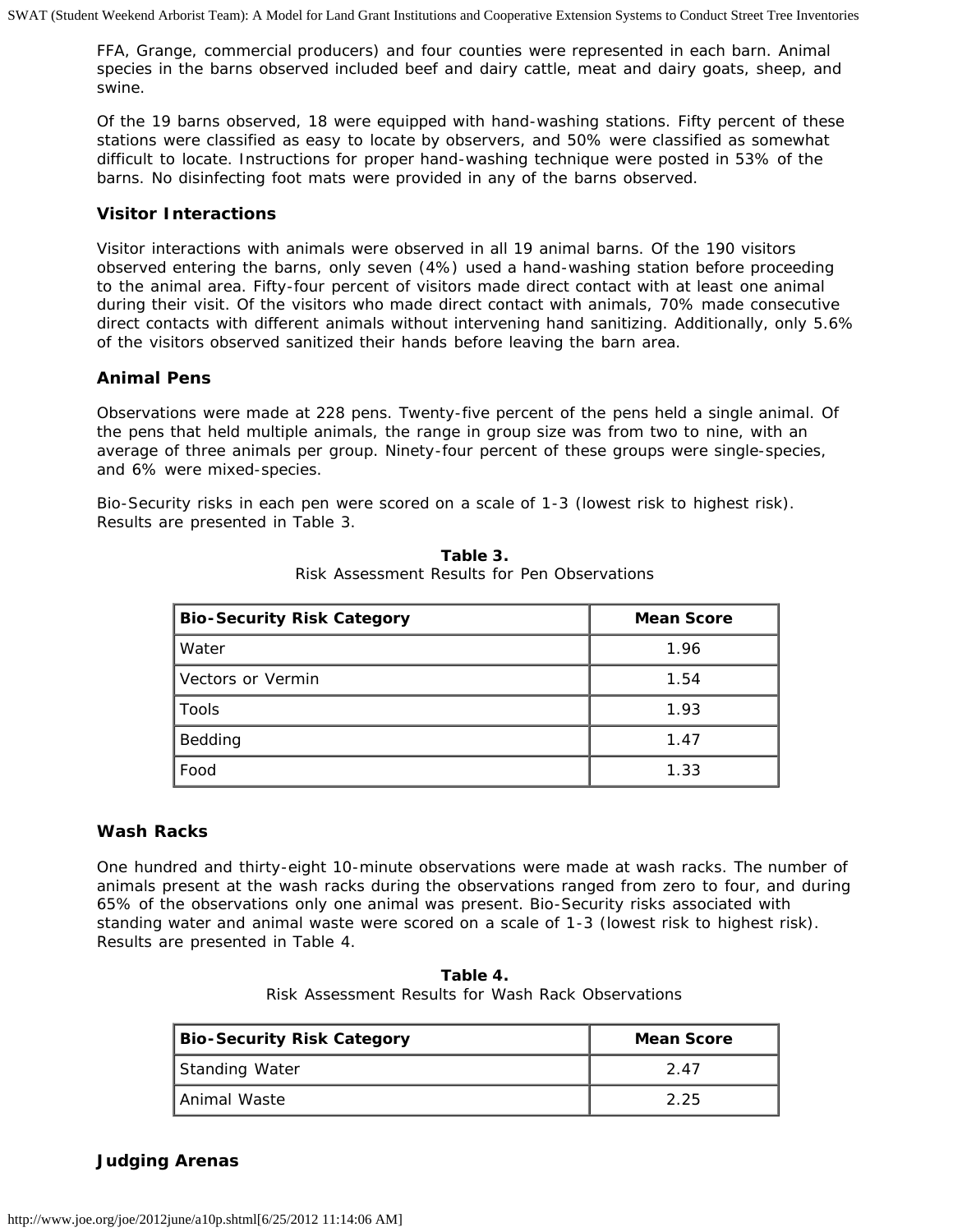Fifty-three 10-minute observations were made of 26 judging arenas. Observers collected data at Market, Breeding, Showmanship, and Performance shows for cattle, sheep, goats, dairy, and swine. Bio-Security risks associated with standing water and animal waste were scored on a scale of 1-3 (lowest risk to highest risk). Results are presented in Table 5.

| <b>Bio-Security Risk Category</b> | <b>Mean Score</b> |
|-----------------------------------|-------------------|
| Standing Water                    | 1.00              |
| Animal Waste                      | 1.26              |

**Table 5.** Risk Assessment Results for Judging Arena Observations

Additionally, 81% of all arenas had bedding covering the floors, and in every case where consecutive observations were made of the same judging arena (n=16 arenas) observers noted that multiple groups of animals used the same judging arena without intervening sanitation or bedding change. Furthermore, during 90% of the shows, judges contacted the mouths, hooves ,and/or coats of multiple animals consecutively. In none of these cases was intervening hand sanitization observed.

#### **Discussion**

Research outcomes from the study reported here indicated numerous disease transmission risks associated with 4-H project animals at California fairs where data were collected. Risks identified included: stall and equipment sanitation; availability and use of hand- and foot-sanitizing stations for fair visitors; multiple contacts between fair visitors and animals; sanitation at wash rack areas and in judging arenas; and practices used by show judges. Some of the risks identified in this investigation could be categorized as owner/exhibitor responsibility (e.g., water quality; food quality; stall and equipment cleanliness); several other risks fell more within the purview of the fairs (e.g., presence and/or location of hand sanitizing stations; absence of disinfecting foot mats; judging practices); and a few risks could be classified as joint responsibility (e.g., wash rack cleanliness; presence of vectors and vermin). Thus, it is essential that coordinated educational strategies involving multiple stakeholders be developed and implemented.

One example of bio-security education program development and implementation that included diverse stakeholders occurred in California as a response to the outbreak of Exotic Newcastle Disease in 2002/2003. Bio-security education programs designed for clientele who raise and show poultry and game fowl were developed through collaboration between the University of California Cooperative Extension and the California Department of Food and Agriculture and implemented statewide (Bradley, 2007). These programs have been effective in changing policy in that every county and district fair, as well as the state fair in California now requires that poultry and game fowl undergo a mandatory health check performed by a trained Poultry Health Inspector prior to entry (Bradley, 2007).

With respect to other market animal species, no systematic professional development or educational opportunities on bio-security to inform California 4-H staff, volunteers, and youth of risks and preventative measures, and no standardized bio-security guidelines or protocols exist currently (Animals in Education Settings Workgroup, 2004). In response to this, educational materials that focus on issues of bio-security and traceability have been developed. Specifically, researchers from the University of California, School of Veterinary Medicine, Veterinary Medicine Extension, in collaboration with campus and county-based Cooperative Extension colleagues, developed and tested the *Bio-Security in 4-H Animal Science* curriculum (Smith et al., 2011). The curriculum includes hands-on, inquiry-based activities, as well as risk assessment tools for youth to use at their home settings and at fairs and exhibitions. Furthermore, data have been collected from multiple stakeholders—4-H youth and volunteers, fair administrators, veterinarians, and producers—or the purpose of designing comprehensive, systematic educational programming to address bio-security and traceability issues as they relate to 4-H project animals at fairs, shows, and exhibitions (Smith & Meehan, 2010). To this end, a Bio-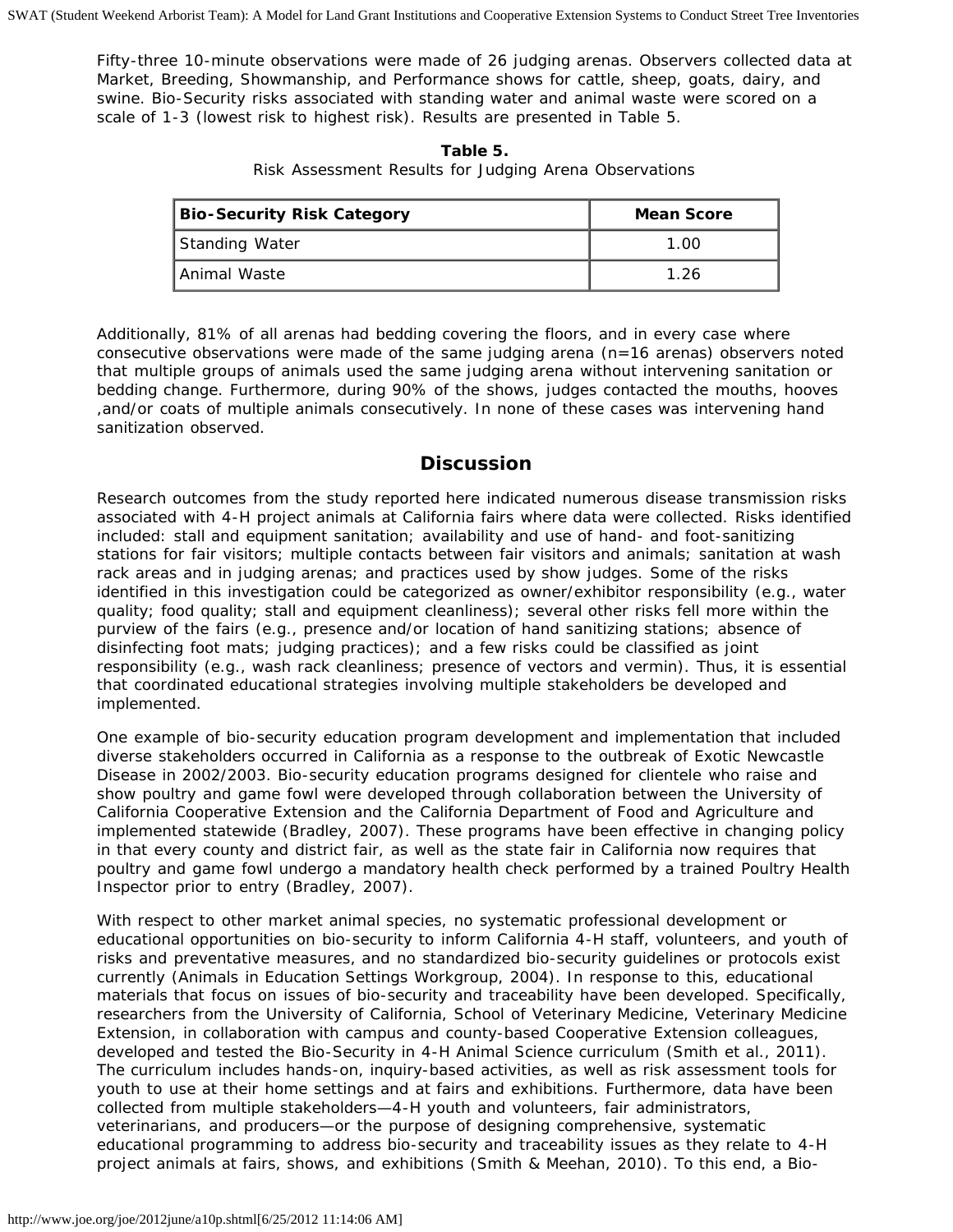Security Proficiencies Project that encompasses animal health, disease transmission, and risk analysis and mitigation in authentic settings has been developed and pilot tested (Smith & Meehan, 2011).

#### **Conclusion**

Learning about bio-security risks and disease prevention is critical for 4-H members (Rusk, Egger, Machtmes, & Richert, 2002). The lack of knowledge about bio-security contributes to poor practice (Gillespie, 2000; Sanderson et al., 2000; O'Bryen & Lee, 2003); however, when systematic bio-security education programs are provided, youth can develop the necessary observational, problem-solving, and decision-making skills necessary to reduce risks and respond to such threats, help deepen their appreciation for their roles and responsibilities as animal caregivers, and broaden their understanding of the connections between the industry of animal agriculture and society. Furthermore, bio-security education efforts can also be extended to fair operators and visitors. According to Duffy (2008), improved education of venue operators, exhibition staff, and the general public about disease transmission and preventative measures, particularly preventative hand washing, is essential.

The findings of the study reported here identify several key areas where efforts can be directed to improve site operations and the knowledge and skills of staff and fair participants relative to disease transmission risk identification and mitigation. Ultimately, effective education that results in improved practice by addressing the prevention, early detection, and rapid response to a disease incursion will help ensure human, animal, and environmental health, and agricultural and economic stability (Meyerson & Reaser, 2003).

#### **References**

Animal and Plant Health Inspection Service (APHIS). (1998). APHIS Factsheet*.* Washington, DC: United States Department of Agriculture.

Animal and Plant Health Inspection Service (APHIS). (2010). *Animal disease traceability framework*. APHIS Factsheet*.* Washington, DC: United States Department of Agriculture.

Animals in Education Settings Workgroup. (2004). *California survey of 4-H animal science volunteer leaders*. Unpublished raw data. University of California, Division of Agriculture and Natural Resources.

Bradley, F. A. (2007) Biosecurity: Educational programs. *Journal of Applied Poultry Research,* 16, 77-81.

Center for Food Animal Health. (2008). Guidelines for the Center for Food Animal Health (CFAH). School of Veterinary Medicine, University of California, Davis.

Dufy, A. (2008). Fairs, petting zoos, and preventing disease outbreaks. *Zoonotic Disease Newsletter,* 2(3), 1-5. Washington State Department of Health.

Food and Agricultural Organization (FAO) of the United Nations (1999). FMD in Panay Island, the Philippines. *EMPRES Tansboundary Animal Diseases Bulletin, No. 11.*

Gillespie, J. R. (2000). The underlying interrelated issues of biosecurity. *Journal of the American Veterinary Medicine Association,* 5, 662-664.

Meyerson, L. A., & Reaser, J. K. Bioinvasions, bioterrorism, and biosecurity. *Frontiers in Ecology and the Environment,* 1(6), 307-314.

Moore, D. A., Kohrs P., Baszler, T., Faux, C., Sathre, P., Wenz, J.R ., Eldridge, L., Li, H. (in press). Outbreak of malignant catarrhal fever in cattle associated with a state livestock exhibition. *Journal of the American Veterinary Medicine Association*.

Nolen, R. S. (2003, February 15). Emergency declared: Exotic Newcastle disease found in commercial poultry farms. *Journal of the American Veterinary Medicine Association News.*

O'Bryen, P. J., & Lee, C. S. (2003). Discussion summary on biosecurity in aquaculture